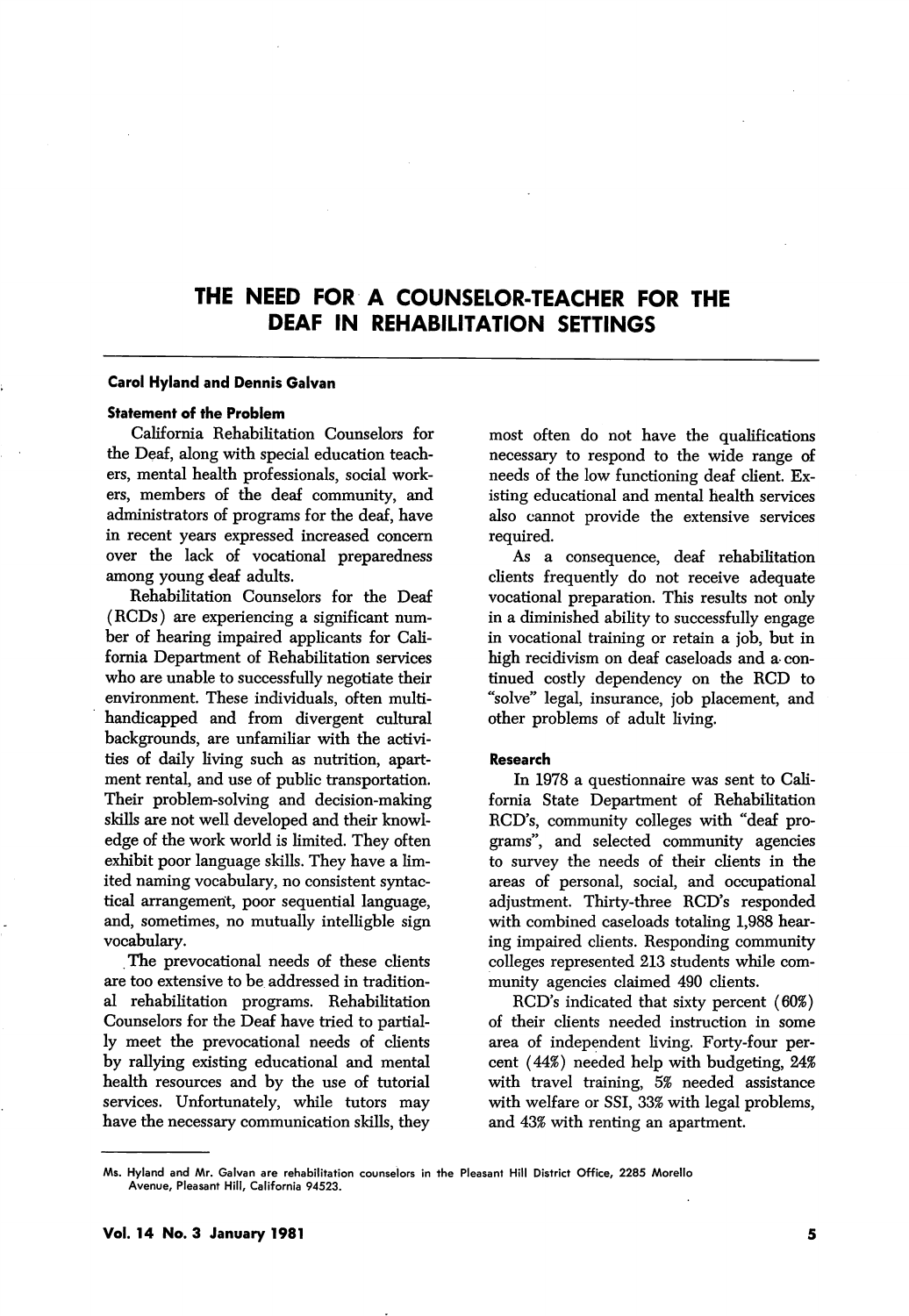In addition, RCD's, community colleges, and agencies concurred that approximately 50% of their hearing impaired clients did not have satisfactory work habits, attitudes, or job retention skills. Most workshops did not have staff skilled in manual communication or knowledgeable about deafness to assist in the deaf client's work evaluation and ad justment.

Survey results also showed that 35% of the clients are in need of personal counseling. Forty-eight per cent (48%) needed instruc tion in reading and writing skills and 52% needed help in filling out an application. Nineteen percent (19%) also needed sign language instruction.

Rehabilitation Counselors reported that in the 1977-1978 fiscal year they had screened out (not accepted for services) 151 applicants who they felt could have benefited from in dependent living skill instruction through services such as that of a Counselor-Teacher. Additionally, RCD's reported they had un successfully closed 240 clients (14% of the combined caseloads) who would have profit ed from counselor-teacher services. This to tals 391 clients or 23% of the number of peo ple served who could use the services of a counselor-teacher.

Although time limitations prevent the RCD from satisfactorily meeting the extensive needs of low functioning clients in the areas of personal, social, and occupational adjust ment, they currently spend approximately 35% (or 14 hours per week per RCD) of their time trying. RCD's spend 20% of their time assisting clients with welfare, unemployment insurance, job applications, etc., and 15% of their time educating other community and government agencies to the needs of deaf clients.

## Approach

There is a need for a new professional position to assist in the vocational preparation of deaf adults. This professional needs to use the skills of both counseling and teaching to assist clients in independent living and to ward a satisfactory social and occupational adjustment. This professional (referred to in

different terms, e.g., counselor-teacher CT, independent living skills specialist, vocational preparation specialist, vocational specialist) should be 1) proficient in manual communi cation and able to develop a shared com munication system; 2) knowledgeable of the special psychological and sociological prob lems of adventitiously and congenitally deaf persons; 3) able to assist in the evaluation and adjustment aspects of rehabilitation case work with deaf persons and to discern the deaf individual's real abilities and potential; 4) skilled in guiding the deaf person to his best achievement using resources available inside and outside the community setting; and 5) skilled in the preparation of deaf clients for independent living.

The Counselor-Teacher or Vocational Preparation Specialist would use teaching skills to facilitate learning and cognitive de velopment, allow for the exchange of in formation, and help establish cause-and-effect relationships. Counseling skills would assist the client with his personal-emotional development.

Primarily, counseling skills would enable the Counselor-Teacher to facilitate a client's sense of self-worth, self-understanding, and self-expression. The counseling relationship would provide reflection and interpretation of the client's behavior in a way that would allow the client to lower his defenses and begin to see areas where personal changes would be beneficial. The counseling relation ship would also assist the client in gaining the confidence and insight necessary to clar ify values and make decisions. The counselor would facilitate the development of a sense of responsibility for one's self and a trust that "taking control" could result in establish ing and obtaining one's goals.

Teaching skills would enable the Coun selor-Teacher to provide prevocational serv ices to congenitally and adventitiously deaf adults. Services could include the following:

Daily Living Skills: The CT can provide information and teach activities of daily living including personal hygiene, budgeting, shopping, apartment rental, problem-solving, decision-making, taxes, work behaviors, and